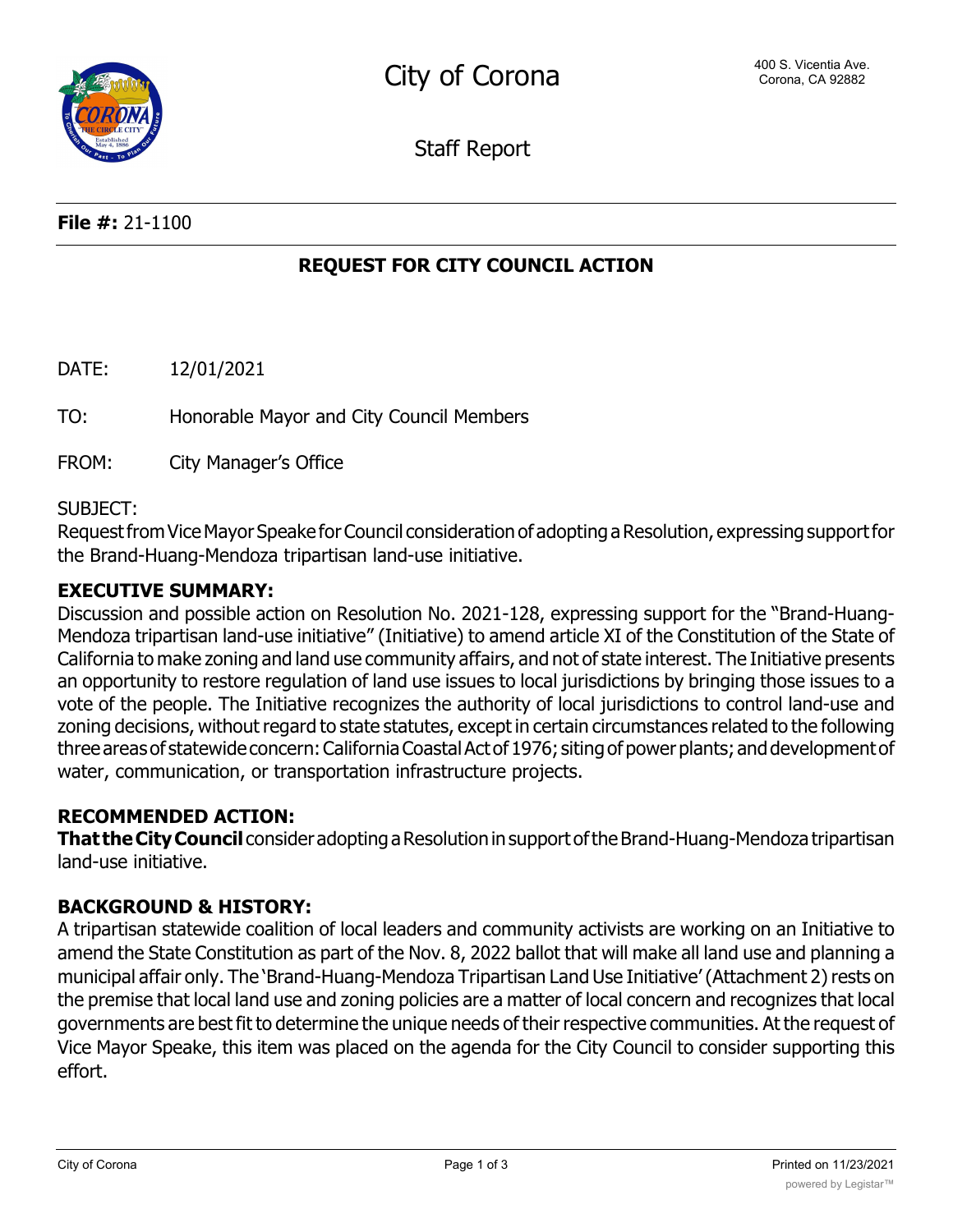#### **File #:** 21-1100

### **ANALYSIS:**

In recent years, several laws have been enacted regulating local land use planning and housing policy at the State level. These laws supersede local authorities' land use policies and practices and result in a "one size fits all" mandate. The State mandates do not factor in the unique needs of each city or jurisdiction, and do not incentivize the development of affordable housing. Local zoning and housing issues differ from city to city. Each local agency must evaluate and determine for themselves how to address land use patterns, design standards (e.g. size, height, setbacks, etc.), parking demand and need, access to transit, and impacts on infrastructure including roadway capacity, water, sewer, energy, and emergency access. Maintaining local control ensures that development of a building's orientation, relationship to the street and pedestrian experiences, access to light and air, and design aesthetics all uphold the values and characteristics of the single-family residential neighborhoods in Corona.

The Initiative states that regulation of zoning or use of land within boundaries of the city shall be deemed a municipal affair and shall prevail over a conflicting state statute. In short, the Initiative recognizes the authority of local jurisdictions to control land use and zoning decisions within the boundaries of their own jurisdiction.

Acknowledging that there may be instances of statewide concern for rules and regulations to govern local land use and zoning decisions, the Initiative provides for three specific conditions where state law would prevail:

- Land use decisions that are under the purview of the State Coastal Commission.
- The siting of a power generating facility capable of generating more than 50 megawatts of electricity.
- The development of water, communications, or transportation infrastructure projects that the state declares are a matter of statewide concern, with the exception of transit-oriented development projects, whether residential, commercial, or mixed use.

Attachment 1 is a proposed Resolution for the Council's consideration of adoption, supporting this Initiative which advocates for the restoration and protection of local zoning and land use authority.

### **FINANCIAL IMPACT:**

No financial impact.

### **ENVIRONMENTAL ANALYSIS:**

No environmental review is required because the proposed action is not a project governed by the California Environmental Quality Act.

### **PREPARED BY:** DENZEL MAXWELL, ASSISTANT TO THE CITY MANAGER

### **REVIEWED BY:** ROGER BRADLEY, ASSISTANT CITY MANAGER